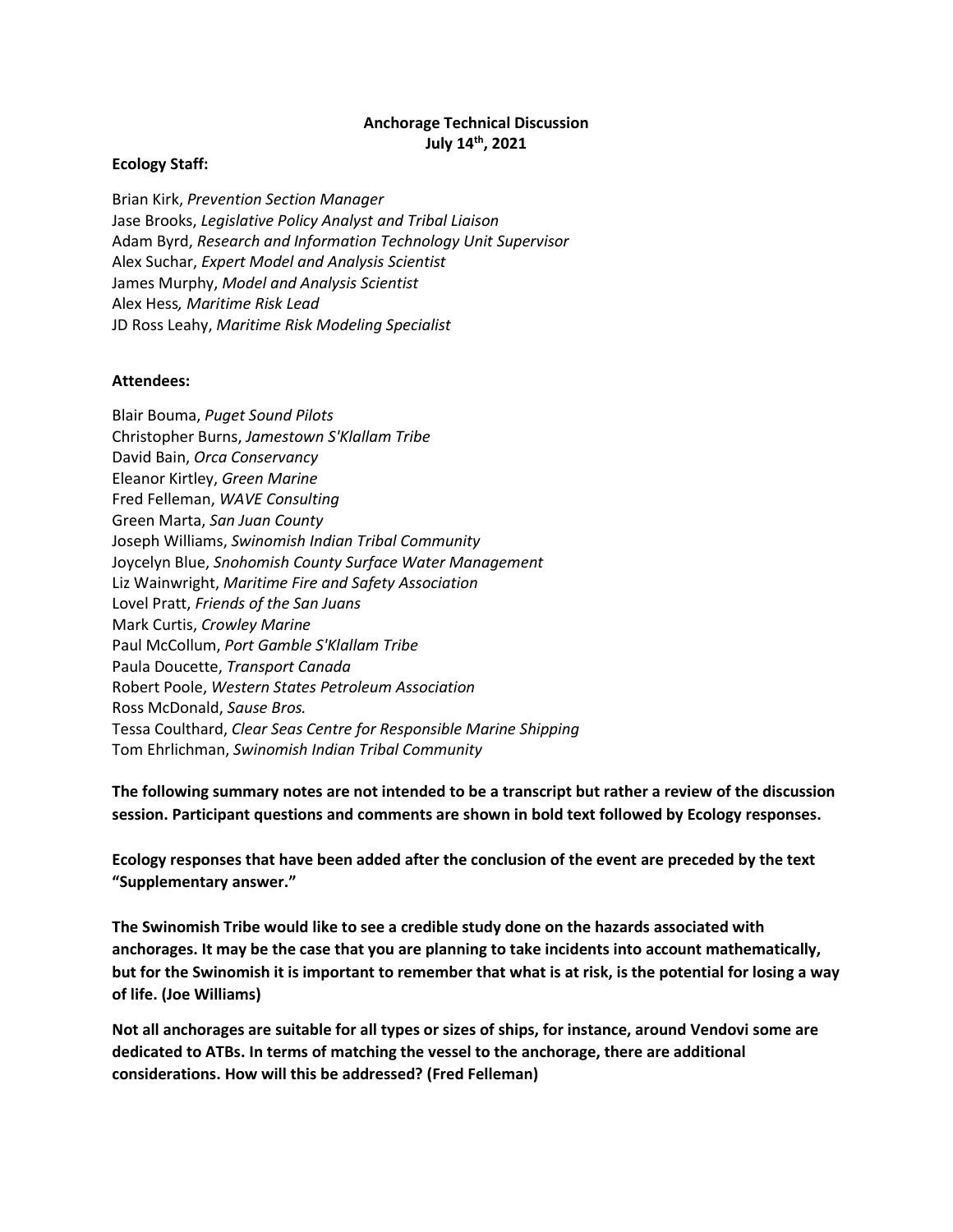JD Leahy: The model will be able to appropriately represent anchorages that are used by specific vessel types, since it relies on historical data. With regard to the suitability of each anchorage based on the size of the ship, that is not so easily represented. This is partly due to the lack of clear stipulations as to how big is too big. When thinking about potential model outputs, we see vessel type as the most important factor for determining anchorage location, with the specific length of the vessel being less important.

## **When evaluating AIS data for historical anchorage use, if the AIS signal is outside the standard anchorage area, could the model miss it? (Lovel Pratt)**

Adam Byrd: We have a method in place to assure that vessels anchoring just outside an anchorage area are still counted as anchoring. We use a 500 meter buffer zone around the defined anchorage area. If the vessel stops within that buffer zone, it is counted as anchoring. Our goal is to capture all of the vessels that have anchoring behavior, regardless of how cleanly they happen in defined anchorage areas. The buffer is limited to 500 meters because if we extend the buffer too far, it starts interfering with the ability of the model to capture usage of berths or other anchorages.

### **How are vessel swings that cross the anchorage border addressed? (Lovel Pratt)**

JD Leahy: If a vessel swing crosses the boundary of the anchorage, or remains on the outside of the defined boundary, it is not treated any differently by the model than if it had stayed inside the boundary.

## **We suggest that any stopped vessel be treated as anchored because vessels can actually anchor anywhere. (Tom Ehrlichman)**

Supplementary answer: Treating all stopped vessels as anchored would produce a large number of inaccurate anchored vessels in areas where vessels don't habitually anchor. The model produced by that methodology would not be reasonably representative of waterway usage.

However, if anyone is aware of areas that see occasional or habitual anchorage use by covered vessels, not included in our list [\(link\)](https://ecology.wa.gov/DOE/files/b1/b1ddbe95-1d07-4ce6-a53a-33efe6caa21e.pdf), please let us know. We can also look further into the data for examples of vessels anchoring in uncommon or otherwise undesignated areas.

# **Using the anchorage maximum capacity numbers from the Harbor Safety Committee is not appropriate. Vessels sometimes anchor in numbers that exceed those maximum capacities. (Tom Ehrlichman)**

JD Leahy: We can look into vessels anchoring beyond the maximum capacity listed in the Harbor Safety Plan, and at what frequency.

# **You should be basing the model on historical AIS data from 2020 and 2021. To do otherwise would skew it to the pre Covid era. The predictor of the future is what's happening now. Nobody is anticipating a return to some previous state. (Tom Ehrlichman)**

JD Leahy: We are using AIS from 2015-2019 as a training set. The algorithms that we build using the training data can then be used with any selected time period. That means the modeled vessel behavior underway or at anchor will not be tied to the 2015-2019 time period. We will select the base case time period when we move to the analysis phase.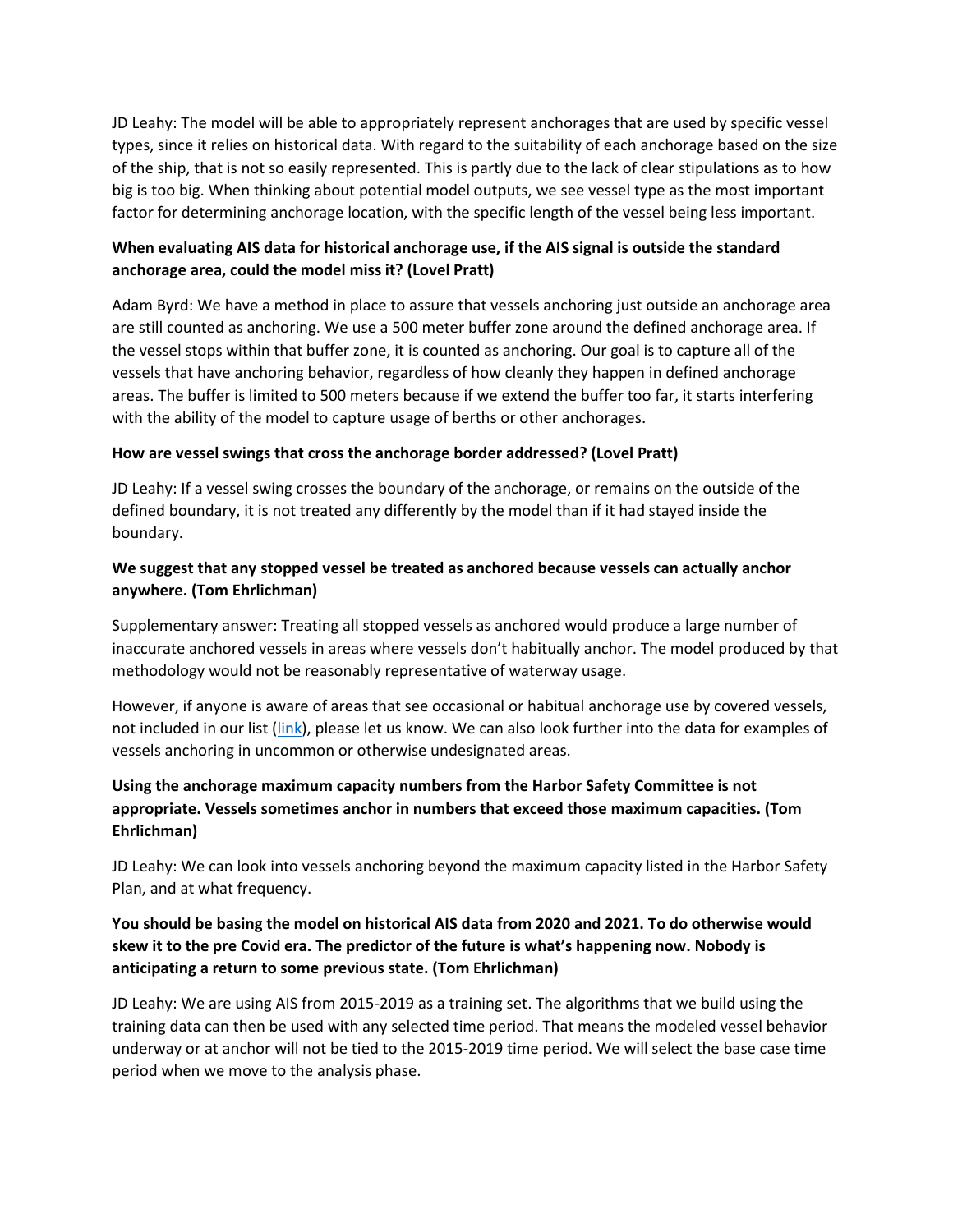**Rather than assign historical swing arbitrarily, we urge you to define certain anchorage area as areas of special importance. Heaviest use areas with low vacancy rates should be treated as fixed obstacles. It is paramount to err on the side of caution rather than to err on the low end of risk because of the critical nature of this area and the large volume of oil on the water. (Tom Ehrlichman)**

Supplementary answer: Representing some anchorage areas as fixed hazards that have an area larger than an individual vessel would skew the outputs of the model. Our model represents each ship on a minute by minute basis. Each ship is modeled as being at a single location at a single time, whether underway or at anchor.

Our approach allows us to see the different effects of higher or lower utilization rates of traffic lanes, and of anchorages. Alternatively, using a fixed hazard that is larger than a single ship for just a subset of model locations, has the effect of creating a different evaluation criteria for specific areas of the model. Using different evaluation criteria for different areas of the model puts us at risk of telling the model which areas are more dangerous, and then asking the model to reflect that belief back to us.

## **We request that you use the circles in the Marico report and that these be considered as high hazard areas. AIS tracking data will show underway vessels going in and out of the anchorage area. How will that proximity to circle of anchor swing be addressed? Will the entire circle be treated as the encounter? (Tom Ehrlichman)**

Brian Kirk: The Marico study Tom refers to has a figure that showed a year's worth of AIS data for anchorage locations. The heat-map approach shows circles which represent the areas that ships swing due to tide and current and wind; similar to a long exposure photograph. From our perspective, one difference is the factor of timescale. The Marico report represents an entire year of data. The model we're developing uses a 1-minute time step so our modeled vessels move at a 1-minute interval. Mixing those two methods of representing vessels would create issues.

As we evaluate the choices that are made in model development, one of our guiding principles is that we are doing this as accurately as possible and in a way that is internally consistent throughout the model. We want the model to produce valid results so we want to be cautious about making choices that could skew the results one way or another. That's the lens the development team uses.

Adam Byrd: The approach you suggest is valid, but it doesn't mesh with how we are approaching other hazards within the model. We need a consistent approach.

### **My follow up question on the technical explanation, I understand the rationale for using historical data to show swing as long as it is quality controlled and accurate. How does the model portray the entering vessel and its interaction with vessels at anchor? (Tom Ehrlichman)**

Alex Suchar: At each minute, the model checks if any vessels is close to another, using the ship domain. This is regardless of whether they are underway or at anchor. If there is overlap between domains an encounter is recorded.

We are unable to know what is behind a vessel's individual decision making, so instead of modeling something we can't know, we use the concept of blind navigation. The vessel does not make active decisions based on the presence or absence of other vessels. The ship's track, which is pulled from a list of historical tracks, might go right over another vessel while overtaking, for instance. This means that, in